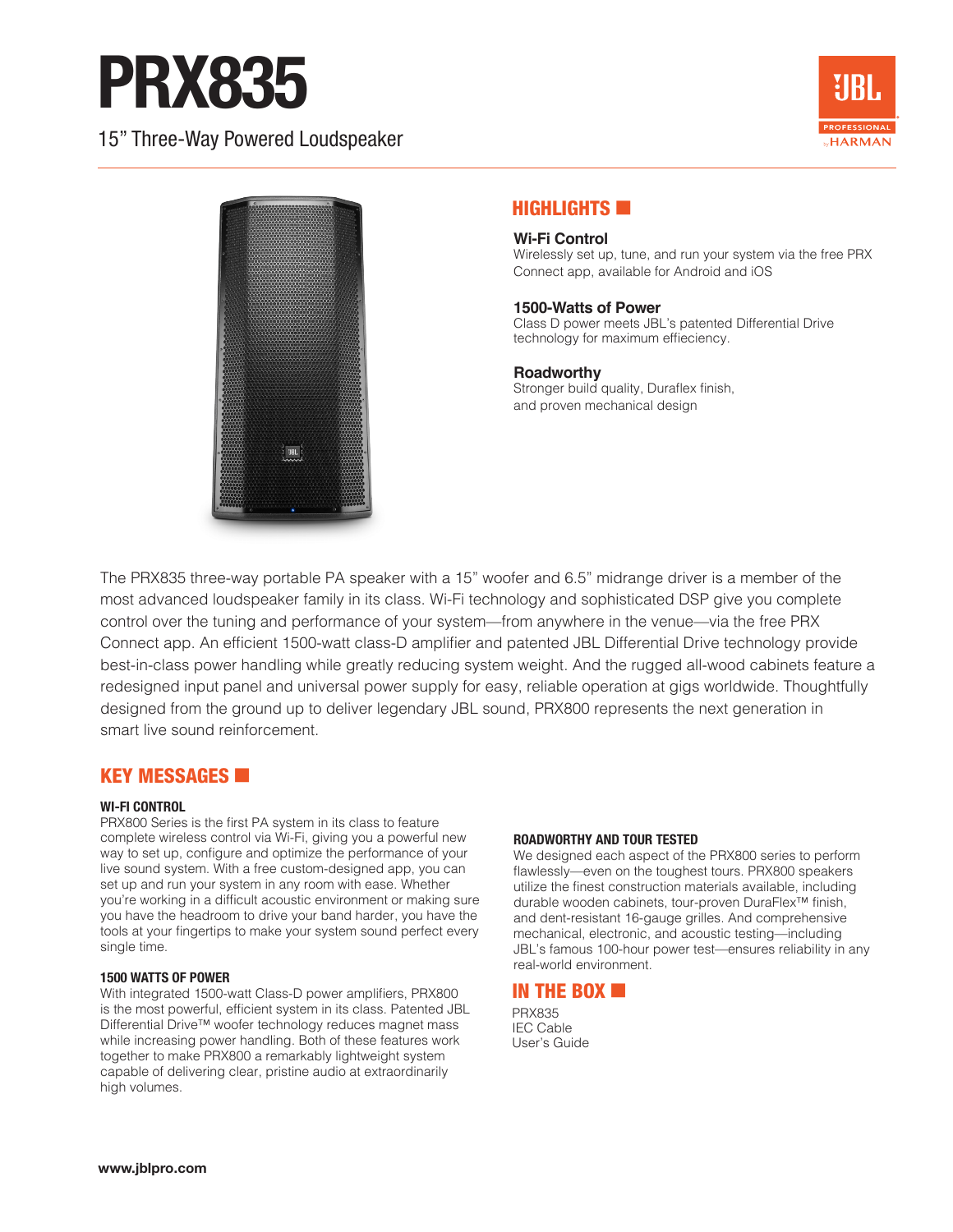# PRX835

15" Three-Way Powered Loudspeaker



# **APPLICATIONS**

#### **APPLICATION EXAMPLE 1**

Bands, DJs, and other performers who need a powerful, accurate, versatile PA system.

#### **APPLICATION EXAMPLE 2**

Permanent PA in small clubs, bars, and other performance venues.

#### **APPLICATION EXAMPLE 3**

Permanent PA for houses of worship and schools.

# **FEATURES**

- Built in Wi-Fi for wireless control of your system from anywhere in the venue
- Free PRX Connect mobile app provides wireless control over levels, parametric EQ, user presets, and up to 50ms of user delay to fine-tune your sound
- Class-leading 1500-watt amplifier delivers ample power to fill your venue
- JBL Differential Drive® transducers for higher SPL in a lightweight design
- Next-generation JBL neodymium compression drivers
- Crown-designed input panel with XLR, 1/4", and RCA inputs, plus XLR loop-through
- Durable construction with wooden cabinets, tour-proven DuraFlex™ finish, and dent-resistant cloth-backed 16-gauge grilles
- Universal power supply for worldwide compatibility
- Demanding 100-hour test regimen ensures reliable performance
- Intelligent variable-speed fan activates only when needed to reduce noise
- Scalable system that integrates with other JBL portable powered PAs

# TECHNICAL SPECIFICATIONS

**MAXIMUM SPL OUTPUT:** 138 dB peak **POWER RATING:** 1500W (750W x 2) **NET WEIGHT:** 32.38 kg (71.4 lb) **DIMENSIONS (H X W X D):** 938 mm x 446 mm x 539 mm

**SYSTEM TYPE:** Self Powered 15", three-way, bass-reflex **FREQUENCY RANGE (-10 dB):** Normal: 35 Hz – 20 kHz Boost: 34 Hz – 20 kHz **FREQUENCY RESPONSE (±3 dB):** Normal: 42 Hz – 20 kHz Boost: 39 Hz – 20 kHz **INPUT IMPEDANCE:** 20K Ohms (balanced), 10K Ohms (unbalanced)<br> **COVERAGE PATTERN:** 90° x 50° nominal **COVERAGE PATTERN:** 90° x 50° nominal (36.9 in x 17.5 in x 21.2 in)

# ORDER SPECIFICATIONS

| <b>BOX DIMS (L X W X H):</b> | 21.6 in x 25.4 in x 39 in |
|------------------------------|---------------------------|
| <b>SHIPPING WEIGHT:</b>      | 85.8 lbs                  |
| <b>COUNTRY OF ORIGIN:</b>    | MX                        |

**UPC CODE:** 691991005428



JBL Professional 8500 Balboa Blvd. Northridge, CA 91329 USA

© 2016 HARMAN International Industries, Incorporated. All rights reserved. Features, specifications and appearance are subject to change without notice.